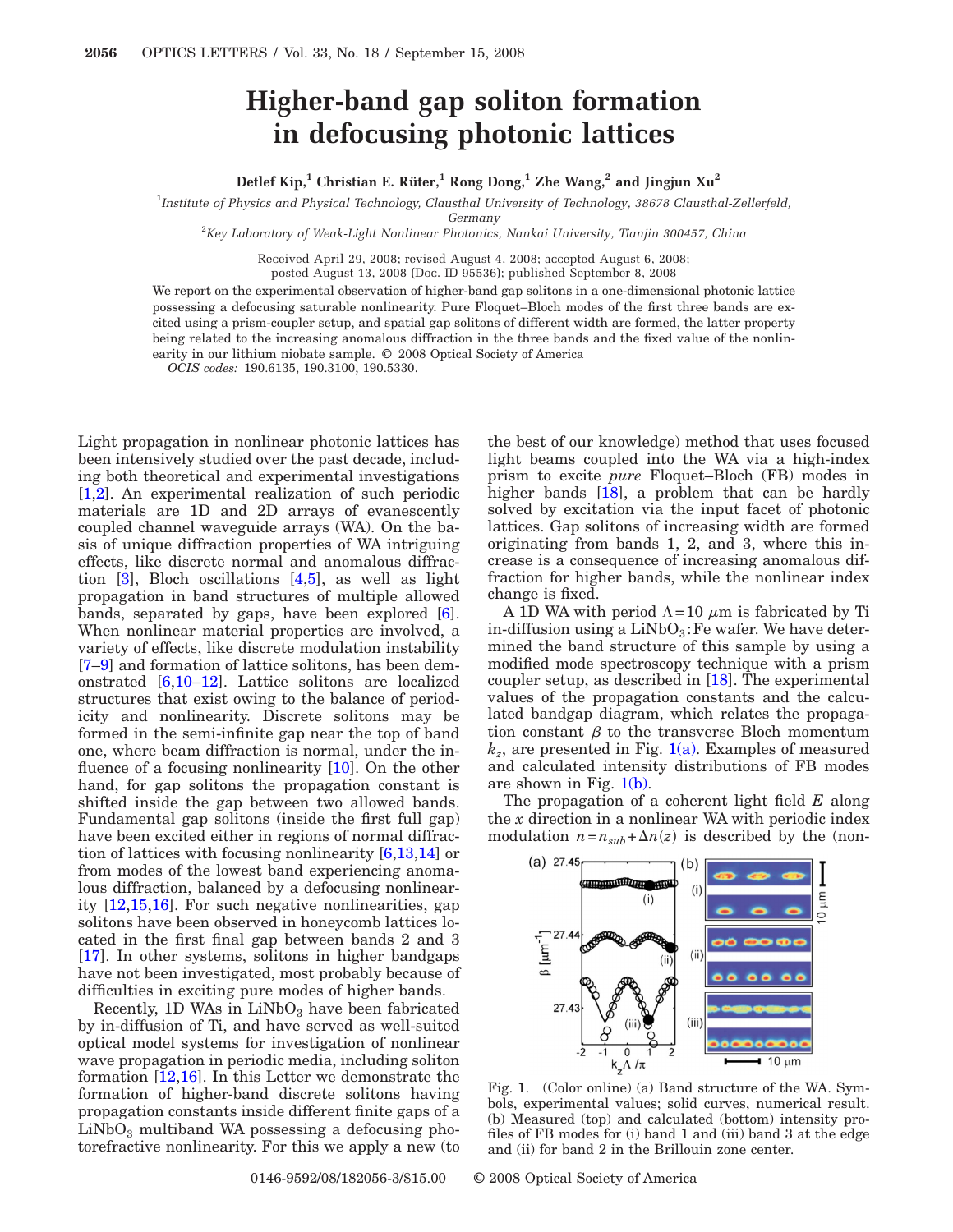<span id="page-1-1"></span>

Fig. 2. (Color online) Gap soliton width  $w_s$  versus nonlinearity  $\Delta n_e$ . Data are shown for all three bands (bands 1 and 3 for  $k_z = \pi/\Lambda$ , band 2 for  $k_z = 0$ ) and  $r = I(z)/I_d = 3$ . The vertical line shows the experimental situation with fixed value  $\Delta n_e = 3.5 \times 10^{-4}$ .

linear) paraxial wave equation

$$
i\frac{\partial E}{\partial x} + \frac{1}{2k}\frac{\partial^2 E}{\partial z^2} + k(\Delta n(z) + \Delta n_{nl})E = 0.
$$
 (1)

Here  $k$  is the wave number,  $n_{sub}$  is the substrate index,  $\Delta n(z) = 0.009 \cos^2(\pi z/\Lambda)$  is the transverse periodic lattice modulation, and  $\Delta n_{nl}$  is the (saturable) nonlinearity. After solving for the FB modes of the linear system  $(\Delta n_{nl}=0)$  to obtain the transmission spectrum of Fig.  $1(a)$ , we look for soliton solutions of the related nonlinear problem  $(\Delta n_{nl} < 0)$ . Gap solitons are found for bands 1 and 3 at Bloch momentum *kz*  $=\pi/\Lambda$  and for band 2 at  $k_z=0$ , all in the anomalous diffraction regime.

Next we calculate the FWHM width  $w_s$  of gap solitons as a function of nonlinearity using the parameters of our WA. This is done by searching for solitary (self-consistent) solutions in all three guided bands using a nonlinear beam-propagation-method (BPM) code. Then Gaussian profiles are fitted to the obtained intensity profiles (for this we use the maximum of intensity within one lattice period, centered on channel; see inset of Fig. [3\)](#page-1-0) to estimate the FWHM values. In our simulations we have assumed a saturable nonlinearity of the form  $\Delta n_{nl} = \Delta n_e r/(1$  $+r$ ), where  $\Delta n_e$  is the amplitude of nonlinear refractive index and  $r$  is the ratio of light intensity  $I(z)$  and dark irradiance  $I_d$ . As can be seen in Fig. [2,](#page-1-1) for fixed

<span id="page-1-0"></span>

Fig. 3. Scheme of the prism coupler setup used to excite pure FB modes. The cylindrical lens CL focuses the input beam in the *z* direction only. The inset shows the input Gaussian beam and the corresponding excited FB mode, here for band 2.

<span id="page-1-2"></span>

Fig. 4. (Color online) (top rows) Measured linear output intensity profiles, (middle rows) nonlinear case when a soliton is formed, and (lower pictures) nonlinear BPM simulation for bands (a)  $1$ , (b)  $2$ , and (c)  $3$ . The bottom rows, respectively, show experimental (black curve) and BPM line scans (gray curve) of nonlinear output profiles.

nonlinearity  $\Delta n_e$  the soliton width increases for higher bands, which is related to the increasing (anomalous) diffraction coefficient (curvature of bands in Fig. [1\)](#page-0-0). For the investigated range (limited to reasonable values for  $LiNbO<sub>3</sub>:Fe$  and with increasing nonlinearity, all soliton widths decrease monotonically close to the value  $w_{s,th} \sim \Lambda$ , i.e. light propagation in a single channel. This behavior is expected, as long as the nonlinear index change is small compared to the width of the respective gap [\[19\]](#page-2-16).

Experimentally we excite a small number of channels of the WA (i.e., limited spectra of FB modes) by using the prism-coupling method shown schematically in Fig. [3.](#page-1-0) As has already been mentioned, formation of gap solitons is limited to regions of anomalous diffraction in our defocusing lattice, that is, Bloch momentum  $k_z \sim \pi/\Lambda$  for bands 1 and 3 and  $k_z \sim 0$  for band 2. However, when using the prism cou